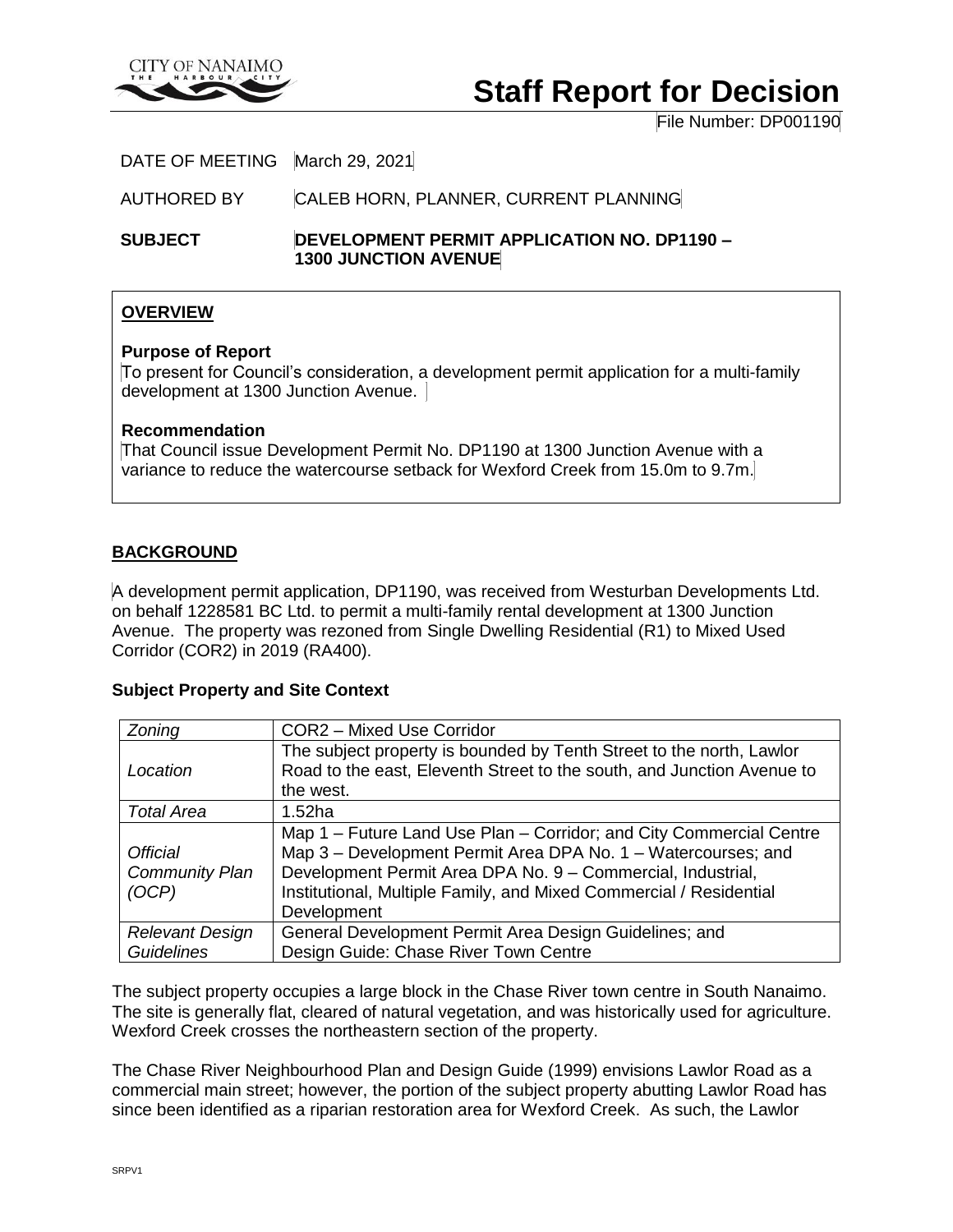

Road frontage will not be developed for commercial use but instead is expected to be rehabilitated into a natural riparian state through a future City of Nanaimo Development Cost Charge (DCC) project.

Surrounding land uses include commercial retail centres (Southgate Shopping Centre and South Parkway Plaza) across Lawlor Road to the northeast and east, Chartwell Malaspina care residence across Eleventh Street to the south, single residential dwellings across Junction Avenue to the west, and Wexford Creek Seniors' Community care residence across Tenth Street to the north.

# **DISCUSSION**

# **Proposed Development**

The applicant proposes to construct three 4-storey multi-family rental residential buildings with a combined total of 213 dwelling units. Each building will have a gross floor area of  $5,380m^2$  and will consist of 71 dwellings units with a total unit mix as follows:

- $\bullet$  118 one-bedroom units, approximately 57 $m<sup>2</sup>$  in floor area;
- 71 two-bedroom units, between approximately  $66m^2$  and  $78m^2$  in floor area; and
- $\bullet$  24 three-bedroom units, approximately 86m<sup>2</sup> in floor area.

The proposed Floor Area Ratio (FAR) is 1.06, which is below the maximum permitted base FAR of 1.25 in the COR2 zone.

#### *Site Design*

The proposed development will feature three buildings sited in the central and western portion of the lot. The eastern portion of the property is protected by a statutory right-of-way (SRW) for future restoration of Wexford Creek. Building A is sited in the northwest corner of the property, oriented to align with Tenth Street; Building B is sited in the southwest corner of the property, facing Eleventh Street; and Building C is oriented north-south adjacent to an outdoor amenity area and the protected restoration area.

All three buildings will have primary entrances facing an interior surface parking lot, with additional underground parking accessed via ramps from the parking. Two vehicle entrances are proposed to the site, one from Junction Avenue and one from Eleventh Street. Multiple pedestrian access points are proposed from Tenth Street, Junction Avenue, and Eleventh Street. Painted crosswalks will provide pedestrian connections between the buildings and through the site.

The City of Nanaimo "Off-Street Parking Regulations Bylaw 2018 No. 7266" requires 269 parking stalls for proposed development, and all required parking is provided onsite. The interior surface parking lot will include 134 parking stalls, while each of the proposed buildings will have 45 underground parking stalls. The required long-term bicycle parking will be provided in each building's underground parking level. Two garbage / recycling / organic waste enclosures are proposed: one at the north end of the lot adjacent to Building A's underground parking ramp, and one on the east side of Building B near the drive aisle entry from Eleventh Street.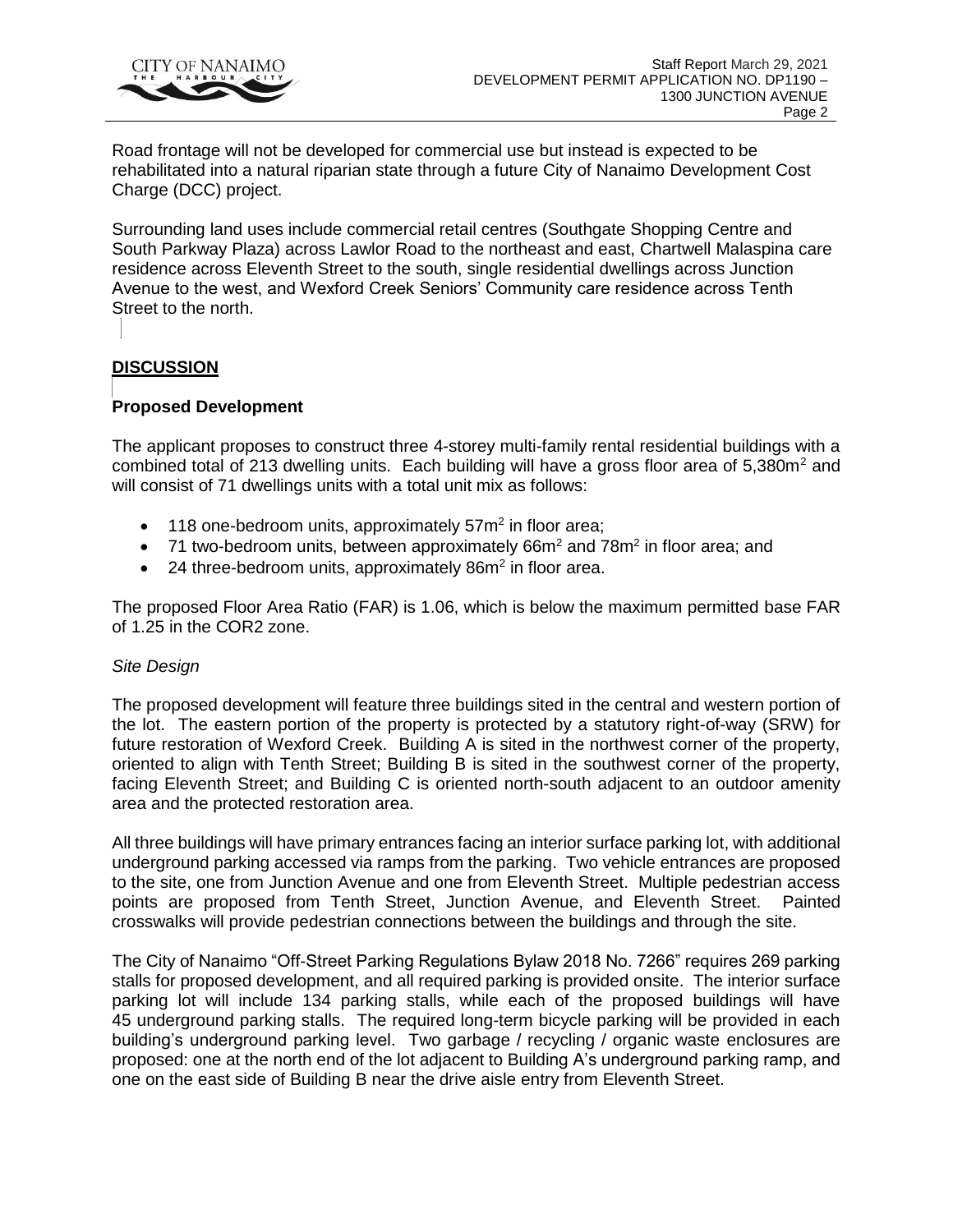

# *Building Design*

The three proposed buildings are similar in form and character, and reflect the Finnish agrarian heritage of the neighbourhood as outlined by the Chase River Town Centre design guidelines. A rhythm of unique typologies is repeated across all building facades through a mix of different massing forms that provide visual interest. Elements of the façade reflect the community's heritage, with references to agricultural architecture, including farm-building-inspired rooflines.

Individual units will have open balconies, covered balconies, or ground-level patios. An entrance canopy will provide weather protection at the primary entrance of each building. The ends of each building will feature prominent raised pitch roof overhangs.

A mix of exterior materials will add further visual interest to the building façades, including fibre cement panels, fibre cement lap siding, and corrugated metal siding. The siding colour scheme is varied on each building to help distinguish the different buildings.

#### *Landscape Design*

The proposed landscape plan includes planting around the perimeter of each building, consisting primarily of English laurel. Significant planting areas are proposed along the north side of Building A facing Tenth Street, at the east ends of Buildings A and B, and to the south and northeast of Building C. Street trees are also proposed along the Junction Avenue and Eleventh Street frontages, along with a seeded grass boulevard. Allan block retaining walls are proposed to support the buildings where there is a grade change onsite.

An outdoor space to the east of Building of C will feature an open lawn for resident use and a stormwater detention pond with perimeter gravel path. To the east of the outdoor area is the protected Wexford Creek right-of-way, which will be rehabilitated as a riparian habitat by the City.

#### **Design Advisory Panel**

The Design Advisory Panel (DAP), at its meeting held on 2020-JUN-25, accepted DP1190 as presented and provided the following recommendations:

- Look at ways to create more definition for building entrances and consider facing the courtyard;
- Consider parking variance to increase the amount of landscaping;
- Consider removing parking stalls in front of entrance ways; and
- Consider the addition of trees into the parking area islands.

The applicant subsequently responded to the DAP recommendations with design revisions including the following:

- A second entrance was added to Building B to face the interior parking lot;
- The surface parking lot was broken up with landscape islands; and
- Pedestrian walkways were added across the interior parking lot to connect the buildings and the onsite amenity spaces.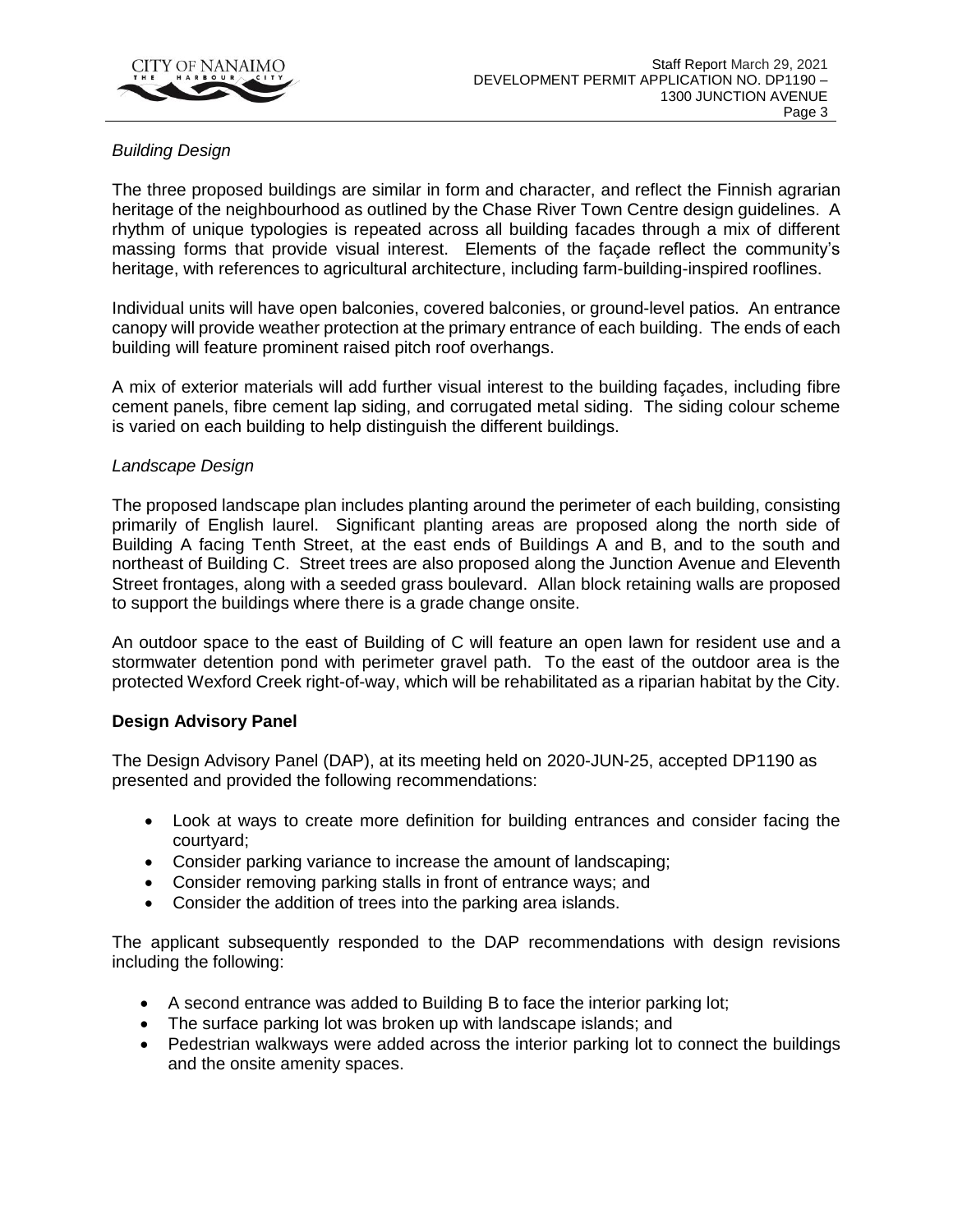

The applicant reviewed options to further reduce the amount of surface parking, but determined that a parking variance was not desirable and that the underground parking levels for each building were already at their maximum feasible amount of stalls.

### **Proposed Variances**

#### *Watercourse Setback*

The minimum required watercourse setback from the top of bank for Wexford Creek is 15.0m, as identified in 'Schedule C' of "City of Nanaimo Zoning Bylaw 2011 No. 4500". The requested watercourse setback is 9.7m; a proposed variance of 5.3m.

Wexford Creek is fish-bearing and is currently above-ground for approximately 70m in the northeast portion of the site before entering a culvert under Lawlor Road. Through the previous rezoning for the property, a 30m-wide SRW was secured for a future City project to realign and daylight a portion of Wexford Creek within the subject property and restore its riparian area. The SRW and realignment will create a functional riparian area in the eastern portion of the property and Wexford Creek will be extended above ground to the intersection of Lawlor Road and Eleventh Street.

A small portion of the proposed development will encroach into the watercourse setback for Wexford Creek, as measured from its existing top of bank. The driveway ramp for Building C will encroach 5.3m into the setback at its closest point, while Building C itself will encroach 2.62m into the setback. Upon completion of the City's realignment project for Wexford Creek, which will establish a new top of bank location, it is anticipated that the development will no longer be sited within the watercourse setback.

The existing functional riparian area onsite is presently limited to below the top-of-bank, as the area within the 15m setback has been previously disturbed for historic agricultural purposes. The proposed development is not within the Provincial Streamside Protection and Enhancement Area (SPEA), which is measured at 10m from the high water mark of the creek and will be located outside of the SRW secured for future riparian restoration.

Staff support the proposed watercourse setback variance as the development will not negatively impact the riparian habitat that will be retained, enhanced, and expanded through the realignment and restoration of Wexford Creek.

# **SUMMARY POINTS**

- Development Permit Application No. DP1190 is for three 4-storey multi-family residential buildings with a combined total of 213 dwelling units.
- The property was rezoned from Single Dwelling Residential (R1) to Mixed Used Corridor (COR2) in 2019 (RA400).
- A variance is requested to reduce the watercourse setback for Wexford Creek from 15.0m to 9.7m.
- Wexford Creek will be realigned and its functional riparian area enhanced through a future City of Nanaimo project, and Staff support the proposed variance.